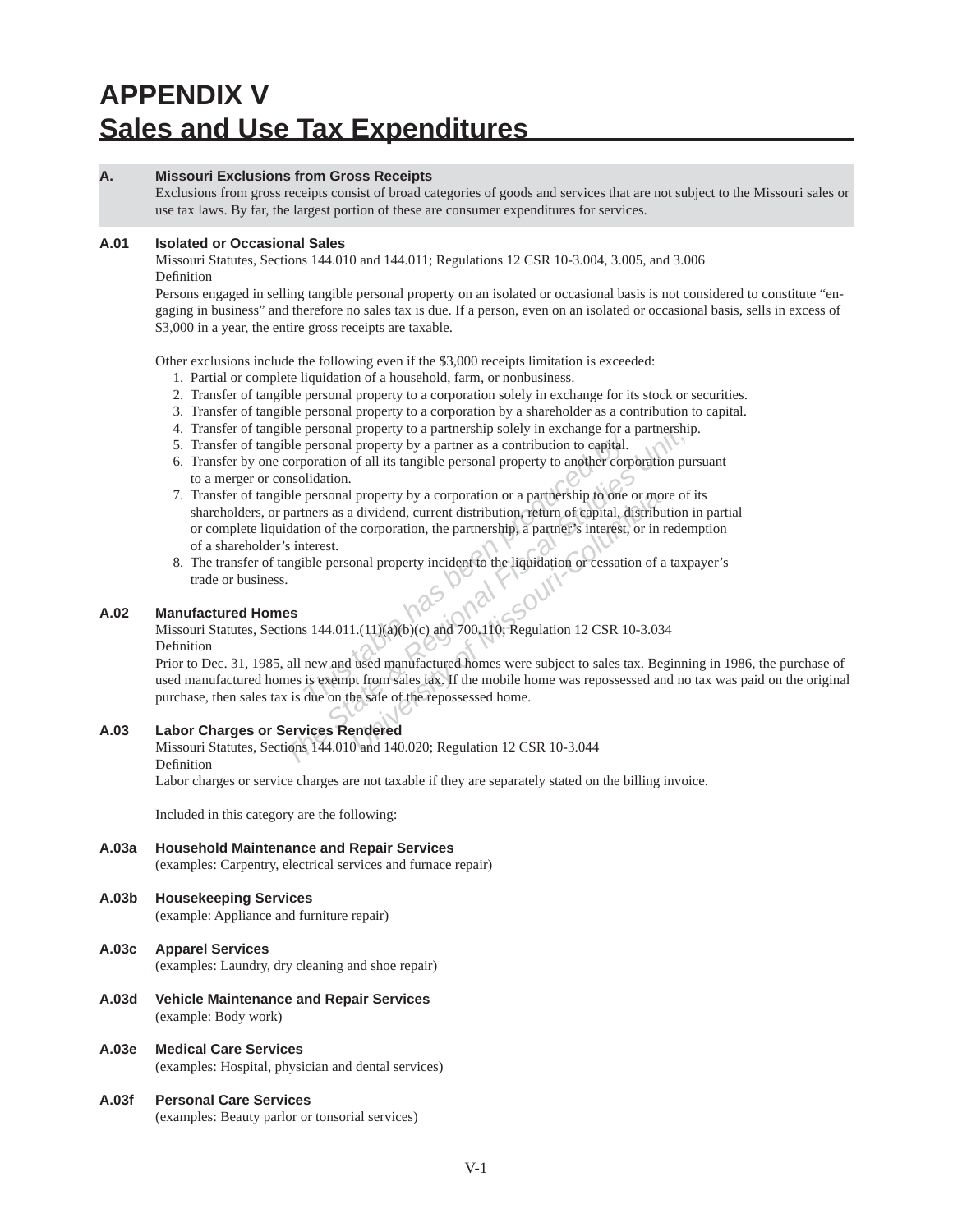#### **A.03g Other Personal and Educational Services**

(examples: Legal services and tuition payment)

#### **A.03h Maintenance or Service Contracts Without Parts**

Missouri Statutes, Sections 144.010 and 144.021; Regulation 12 CSR 10-3.062 Definition

Maintenance or service contracts in which only maintenance and service or repair is provided are not subject to sales tax.

# **A.03i Maintenance or Service Contracts With Parts**

Missouri Statutes, Sections 144.010 and 144.021; Regulation 12 CSR 10-3.064 Definition

Maintenance or service contracts with parts offered with the sale of merchandise, are not subject to sales tax if the contracts are separately stated from the price of the merchandise. If no segregation is made, sales tax is due on the entire amount.

#### **A.04 Delivery, Freight and Transportation Charges**

Missouri Statutes, Sections 144.010 and 144.021; Regulation 12 CSR 10-3.066 Definition

Delivery costs, including postage and transportation incurred by the buyer and paid to persons other than the seller are not subject to sales tax. Freight or transportation charges imposed by a common carrier or contract carrier are considered to be taxable transportation charges incurred by the seller if title passes to the purchaser after or upon delivery. If title passes before the transportation cost is incurred, no sales tax is due on such charges.

#### **A.05 Trade-Ins**

Missouri Statutes, Section 144.025; Regulation 12 CSR 10-3.244

Definition

If an article is taken in trade as a credit towards the purchase price of the article being sold at retail, tax is only on the purchase price in excess of the trade-in allowance. Mobile homes are not eligible for a trade-in allowance after Dec. 31, 1985.

# **A.06 Custom Design Software Programs**

Regulation 12 CSR 10-3.588

Definition

144.025; Regulation 12 CSR 10-3.244<br>
le as a credit towards the purchase price of the article being<br>
e trade-in allowance. Mobile homes are not eligible for a trade-in allowance. Mobile homes are not eligible for a trade-i Custom computer programs designed to a special order of a customer are not subject to sales tax. Pre-written (canned) programs (programs prepared, held, or existing for general or repeated use) are subject to sales tax.

# **A.07 Advertising**

Missouri Statutes, Section 144.034; Regulation 12 CSR 10-3.590

#### Definition

Figure 3.5 metallical, the state of state of state changes.<br>
The State of State Changes 2.1 and tracked trade as a credit towards the purchase price of the article being sold at ret<br> **The trade-in allowance.** Mobile homes redit towards the purchase price of the article being sold<br>
a allowance. Mobile homes are not eligible for a trade-in<br> **grams**<br>
ed to a special order of a customer are not subject to sale<br>
rexisting for general or repeated Certain entities are exempt from paying sales tax on their sales of advertising, space or time. These include broadcast stations, advertising agencies, standardized outdoor billboard advertisers and legal newspapers. Finally, nontaxable services may also include those that are not primarily related to the sale or production of tangible personal property. Examples of such services include writing original manuscripts, providing time and space for advertising, or conducting research and compiling statistical data. Other entities are not exempt. Preliminary art, film or tape prepared by production houses are subject to tax. Preliminary art prepared by exempt agencies in their exempt capacity, however, are not subject to tax if separately stated from finished art on the billing invoice.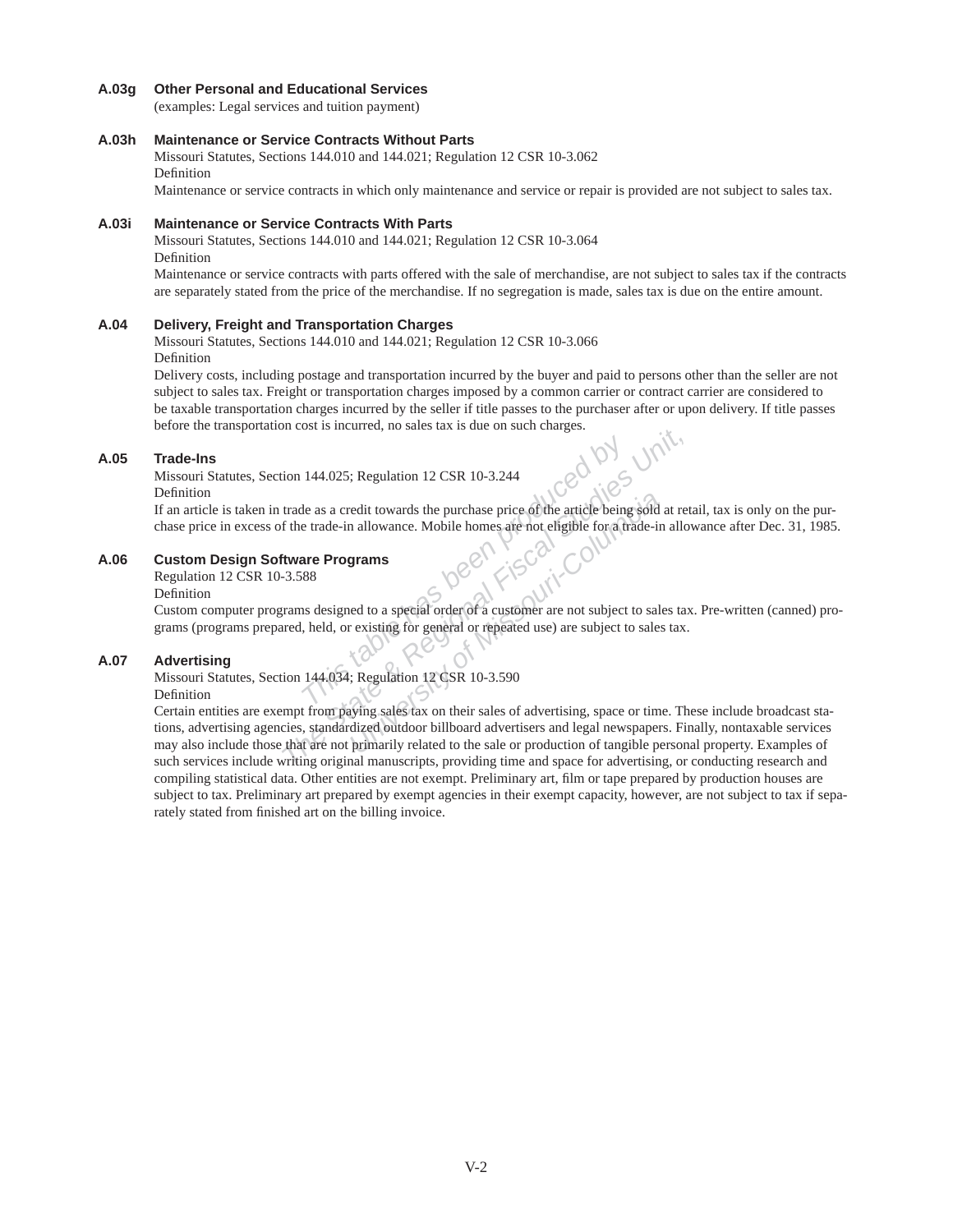# **B.** Specific Exemptions

This group consists of particular commodities and services that are specifically exempted from the state sales and use tax laws.

#### **B.01 Drugs and Medical Commodities**

#### **Prescription Drugs Dispensed by Licensed Pharmacist**

Missouri Statutes, Section 144.030.2(18); Regulation 12 CSR 10-3.098 Definition

Sales of drugs prescribed by a doctor and dispensed by a prescribed pharmacist are exempt from sales tax. Drugs that may also be sold over-the-counter are not exempt, unless sold to individuals with disabilities.

#### **Insulin**

Missouri Statutes, Section 144.030.2(18); Regulation 12 CSR 10-3.098; Federal Medicare Program, Title XVIII of Social Security Act of 1965

Definition

Sales of insulin are exempt from sales tax.

#### **Prosthetic or Orthopedic Devices**

Missouri Statutes, Section 144.030.2(18); Federal Medicare Program, Title XVIII of Social Security Act of 1965 Definition

Prosthetic or orthopedic devices are exempt from sales tax.

#### **Hearing Aids and Supplies**

Missouri Statutes, Section 144.030.2(18); Regulation 12 CSR 10-3.098 Definition Sales of hearing aids and hearing aid supplies are exempt from sales tax.

## **Home Resipratory Equipment, Hospital Beds and Ambulatory Aides**

Missouri Statutes, Section 144.030.2(18)

Definition Sales of home respiratory equipment, hospital beds, ambulatory aides, manual or powered wheelchairs, stairway lifts, braille writers and electronic braille equipment are exempt from sales tax.

#### **Assistive Devices**

Missouri Statutes, Section 144.030.2(18)

Definition

*This tax.*<br> **This table has a first of Missouri-Columbia**<br> **The State Been produced by Columbia**<br> **The State Been produced by Columbia**<br> **The State Been produced by a state of Missouri-Columbia**<br> **The State State Studies** Sales of scooters, reading machines, electronic print enlarger and magnifiers, electronic alternative and augmentative communication devices, and items used soley to modify motor vehicles if these items are purchased by or on behalf of a person with one or more physical or mental disabilities to enable them to function more independently are exempt from sales tax.

## **Nonprescription Drugs for Individuals with Disabilities**

Missouri Statutes, Section 144.030.2(18) Definition

Sales of nonprescription drugs to individuals with disabilities are exempt from sales tax.

# **B.02 Newspapers**

Regulation 12 CSR 10-3.110 and 12 CSR 10-3.112

Definition

Newspapers, sold on a subscription basis, newsstand or otherwise, are exempt from sales tax. In order to constitute a newspaper, the publication must contain the following elements: published at stated short intervals, usually daily or weekly; it must not, when its successive issues are put together, constitute a book; it must be intended for dissemination of news to the general public; it must contain matters of general interest and reports of current events; and it must generally be in sheet form. This exemption was repealed effective Jan. 1, 1990 pursuant to the Missouri Supreme Court Decision of Nov. 14, 1989.

#### **B.03 Food Stamps**

Missouri Statutes, Section 144.037 Definition Purchases made with food stamps are exempt from sales tax. This law became effective Oct. 1, 1987.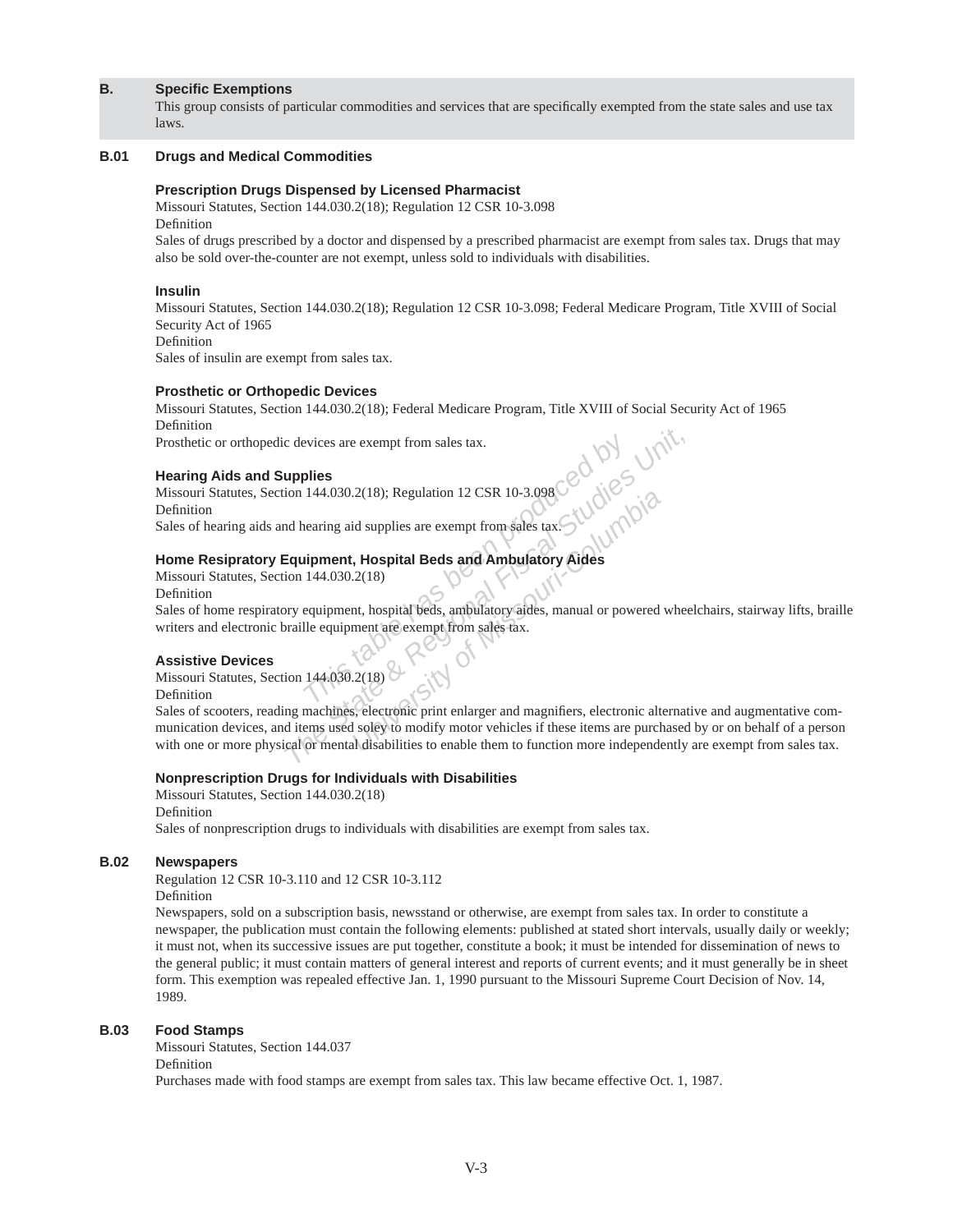# **B.04 Domestic Utilities**

Missouri Statutes, Section 144.030.2(23); Regulations 12 CSR 10-3.184 and 12 CSR 10-3.273.272(7) Definition

All sales of electricity, electrical current, natural, artificial or propane gas, metered water service, unmetered water service in St. Louis City, wood, coal and home heating oil used for domestic purposes are exempt from state sales tax. The definition of domestic use is that portion of a purchaser's utilities that the Public Service Commission defines as residential.

# **B.05 Transportation Fares (Intrastate Air Fare, Taxi Cabs, Limousine and Local Buses)**

Missouri Statutes, Sections 144.010 and 144.0 30; Regulation 12 CSR 10-3.222 Definition

Receipts derived from intrastate transportation by air are not subject to tax. Charges for taxi cabs, limousine service and local buses are also exempt from taxation. Purchases by persons on state or federal expense accounts where each respective government is directly responsible for the payment of the tickets are not subject to the sales tax when paid by a governmental draft.

# **B.06 Government Suppliers and Contractors**

Missouri Statutes, Section 144.030.2(6); Regulations 12 CSR 10-3.262 and 12 CSR 10-3.332 Definition

Sales of tangible personal property used exclusively in the manufacturing, processing, modification or assembling of products sold to the United States Government or any of its agencies are exempt.

## **B.07 Motor Fuel**

Missouri Statutes, Section 144.030.2(1); Regulation 12 CSR 10-3.272(1) Definition

Sales of motor fuel or special fuel which are subject to a motor fuel or special fuel tax are not subject to sales tax even if the fuel tax is later refunded to the purchaser.

# **B.08 Propane, Natural Gas, Electricity or Diesel Fuel Used for Drying Agricultural Crops**

Missouri Statutes, Section 144.030.2(22); Regulation 12 CSR 10-3.272(5)

# Definition

144.030.2(1); Regulation 12 CSR 10-3.272(1)<br>
Trial fuel which are subject to a motor fuel or special fuel ta<br>
the purchaser.<br> **Electricity or Diesel Fuel Used for Drying Agricul-**<br>
144.030.2(22); Regulation 12 CSR 10-3.272 *The State Bayer State State State State State State State State State State State State State State State State State State State State State State State State State State State State State State State State State State S* which are subject to a motor fuel or special fuel tax are chaser.<br> **Columbia**<br> **Columbia**<br> **University or Diesel Fuel Used for Drying Agricultural**<br>  $2(22)$ ; Regulation 12 CSR 10-3.272(5)<br>
Ficity or diesel fuel used exclus Sales of propane, natural gas, electricity or diesel fuel used exclusively for the purpose of drying agricultural crops are exempt from the sales tax law. A separate meter and/or tank must be used if fuels are used for additional purposes other than the drying of agricultural crops unless the only other purpose for which the fuel or electricity is used is a nonbusiness domestic use.

# **B.09 One-Half of Diesel Fuel Used to Operate Farm Machinery**

Missouri Statutes, Section 144.030.2(22); Regulation 12 CSR 10-3.272(6)

Definition

One-half of diesel fuel used exclusively for operating farm tractors and farm machinery is exempt from sales tax. These tractors and machinery must be considered tax exempt machinery as defined in item B.10.

# **B.10 Farm Machinery and Equipment**

Missouri Statutes, Section 144.030.2(22)(34); Regulation 12 CSR 10-3.274 Definition

Grain bins used for the storage of grain for resale, machinery and equipment used exclusively and directly for the production of crops as a business or for the raising and feeding of livestock or poultry or of producing milk for sale are exempt from the sales tax. Examples of several items which generally qualify for exemption are: irrigation systems, milking machines, brooders, incubators, and portable feeding equipment.

#### **B.11 Repair and Replacement Parts (for Farm Machinery)**

Missouri Statutes, Section 144.030.2(22); Regulation 12 CSR 10-3.274(7) Definition

Repair and replacement parts purchased for use on farm machinery, as defined in item B.10, are exempt from sales tax. Examples of parts that fall into this category are: batteries, tires, fan belts, mufflers, spark plugs, plow points, standard type motors, and cutting parts.

#### **B.12 Baling Wire, Baling Twine and Binder Twine**

Missouri Statutes, Section 144.030.2(22); June 28, 1986, Regulation 12 CSR 10-3.274(1) Definition

Baling wire, baling twine, and binder twine used exclusively for agricultural purposes are exempt from the sales tax. These items are exempted under the same provisions used in item B.10.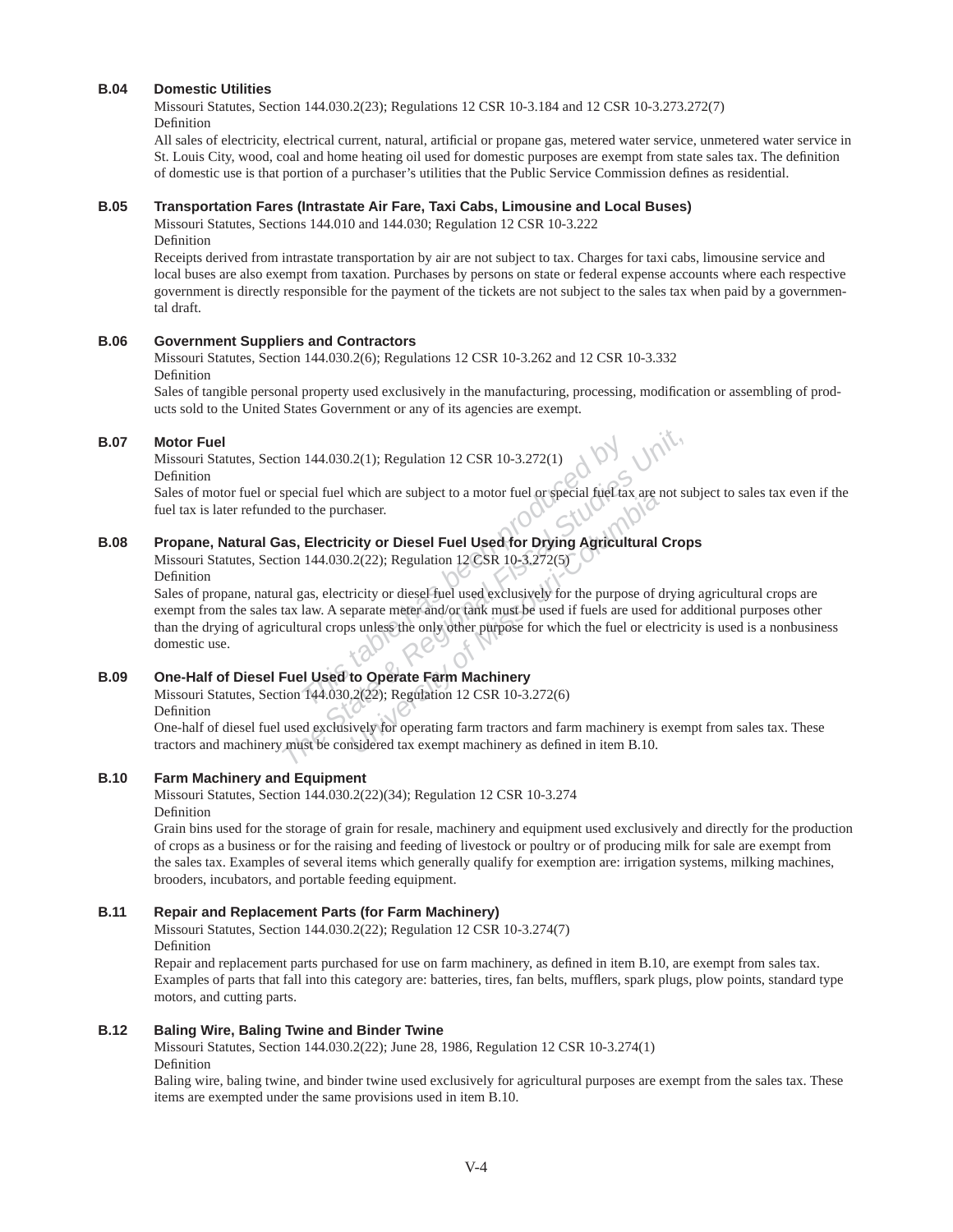# **B.13 Agricultural Feed and Feed Additives**

Missouri Statutes, Section 144.030.2(22)(35); Regulation 12 CSR 10-3.278 Definition

Sales of feed and feed additives for livestock and poultry are not subject to sales tax. Sales of feed to licensed cat and dog breeders are also exempt.

# **B.14 Seed, Pesticides and Fertilizers**

Missouri Statutes, Section 144.030.2(22)(32); Regulation 12 CSR 10-3.282 Definition

Sales of seed, pesticides, including adjuvants and foam markers, herbicides and fertilizers used in the production of crops, aquaculture, livestock or poultry are exempt from sales tax.

## **B.15 Common Carriers—Replacement Parts**

Missouri Statutes, Sections 144.030.2(3) and 144.080; Regulation 12 CSR 10-3.300 Definition

Purchases of materials, replacement parts and equipment for motor vehicles, watercraft, railroad rolling stock or aircraft engaged as common carriers will qualify for an exemption. An exemption does not apply when the carriers are engaged as contract or private carriers. Trailers and semitrailers do not qualify for the exemption.

#### **B.16 Replacement Machinery and Equipment**

Missouri Statutes, Section 144.030.2(4); Regulation 12 CSR 10-3.316 Definition

The purchases of machinery and equipment replaced due to a change in design or product are exempt, even though it does the same work.

## **B.17 New or Expanded Plant**

Missouri Statutes, Section 144.030.2(5); Regulation 12 CSR 10-3.320 Definition

**The This table has been produced by a change in design or product are exempt.**<br> **Thant**<br> **The State By and Exempt State & Regulation 12 CSR 10-3.320**<br> **The manufacturing of a product which is intended to be sold for final** New plants established for the manufacturing of a product which is intended to be sold for final use or consumption may qualify for an exemption for the machinery initially purchased for equipping the plant. If the plant is later expanded, the purchase of additional machinery may be exempt. The machinery must be used directly in manufacturing, mining or fabricating a product. Materials and supplies required for the installation or construction of the tax exempt machinery may also be exempt.

# **B.18 Newspaper Production Equipment and Supplies**

Missouri Statutes, Section 144.030.2(8); Regulation 12 CSR 10-3.340 Definition

Newsprint, ink, computers, photosensitive paper and film, toner, printing plates and other machinery, equipment, replacement parts and supplies sold to publishers of newspapers are exempt from sales tax.

# **B.19 Pipeline Plumbing Equipment**

Missouri Statutes, Section 144.030.2(10); Regulation 12 CSR 10-3.354 Definition

Sales of machinery and equipment used to propel products by pipelines engaged as common carriers are exempt. Contract carriers and private carriers are not exempt.

#### **B.20 Railroad Rolling Stock**

Missouri Statutes, Section 144.030.2(11); Regulation 12 CSR 10-3.356

Definition

Purchases of railroad rolling stock used in transporting persons or property in interstate commerce are exempt. Railroad rolling stock for use in intrastate commerce is not exempt.

Motor vehicles licensed for a gross weight of 24,000 pounds or more, or trailers used by common carriers solely in the transportation of persons or property in interstate commerce, are exempt from sales tax.

# **B.21 Electrical Energy**

Missouri Statutes, Section 144.030.2(12); Regulation 12 CSR 10-3.358 Definition

Sales tax applies to the sale of electrical energy for all commercial or industrial consumption unless the use qualifies for exemption. An exemption would be applicable if the use was in the primary manufacturing, processing, compounding, mining, or producing of a product, or was electrical energy used in the secondary processing or fabricating of the product, if the total cost of the electrical energy so used exceeds 10 percent of the total cost of production, either primary or secondary, exclusive of the cost of the electrical energy so used.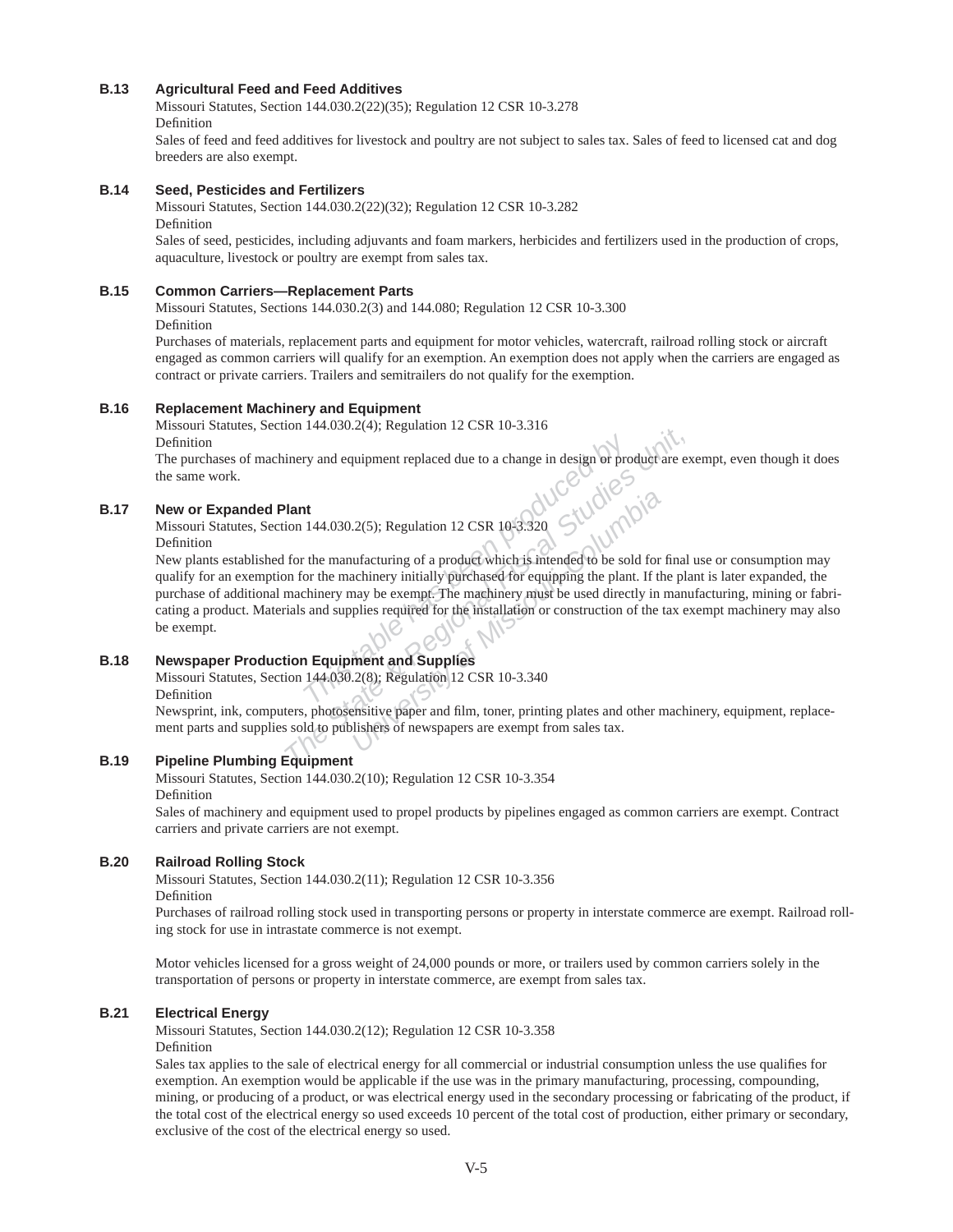# **B.22 Air and Water Pollution Equipment**

Missouri Statutes, Section 144.030.2(14)(15); Regulations 12 CSR 10-3.368, 12 CSR 10-3.370 and 12 CSR 10-3.372 Definition

Water or air pollution items are exempt if approved by the Department of Natural Resources. Purchases of materials and supplies solely required for the installation, construction or reconstruction of water or air pollution items are exempt even if a different contractor sells, assembles or installs the exempt machinery.

#### **B.23 Handicraft Items Made by Senior Citizens**

Missouri Statutes, Section 144.030.2(24); Regulation 12 CSR 10-3.431 Definition

Handicraft items made by a seller or his spouse who is at least 65 years of age are tax exempt on the gross receipts from sales, provided the total gross proceeds from sales do not constitute a majority of the annual gross income of the seller.

# **B.24 Anodes**

Missouri Statutes, Section 144.030.2(13)

Definition

Anodes, that is, storage batteries or electron tubes, used or consumed in the manufacturing process are exempt from sales tax if they have a useful life of less than one year.

#### **B.25 Admissions or Fees Paid to a Municipality**

Missouri Statutes, Section 144.030.2(17); Regulation 12 CSR 10-3.176(12) Definition

Fees paid by participants in or for admission to any place of amusement, entertainment, recreation, or athletic event owned by a municipality or other political subdivision are exempt from sales tax. In 1986, fees paid to zoos and museums owned by municipalities or political subdivisions were exempted.

#### **B.26 Electrical Energy and Gas Used for Steelmaking and Cellular Glass Products**

Missouri Statutes, Section 144.036, Section 144.030(31)

Definition

**The Alternation School Set of the School Set of the School Set of the School Set of the Buddivisions were exempted.<br>
<b>Gas Used for Steelmaking and Cellular Glass Pro**<br> **Gas Used for Steelmaking and Cellular Glass Pro**<br>
14 **The State State And State State State State State State State State State State State State State State State State State State State State State State State State State State State State State State State State State Sta** visions were exempted.<br> **Example 16 Occupy and Cellular Glass Products**<br>
Freed for Steelmaking and Cellular Glass Products<br>
Figure 144.030(31)<br>
uled to expire Dec. 31, 2003. Effective Aug. 28, 1998, a<br>
uled to expire Dec. No sales tax is due on electrical energy or gas (natural, artificial or propane) which is ultimately consumed in the basic manufacturing, processing, or fabrication of steel produced by an integrated steelmaking plant. This exemption became effective Sept. 28, 1985 and is scheduled to expire Dec. 31, 2003. Effective Aug. 28, 1998, a similar exemption applies to the manufacture of cellular glass products.

#### **B.27 Barge Fuel**

Missouri Statutes, Section 144.030.2(26)

Definition

The sale of fuel to ships, barges, or waterborne vessels is exempt from sales tax if two conditions are satisfied:

- 1. The vessels are used primarily for the transportation of property or cargo or the conveyance of persons for hire, on navigable rivers bordering on or located in Missouri; and
- 2. The fuel is delivered by the seller to the purchaser's barge, ship, or vessel while on such river.

## **B.28 Lottery Tickets**

Missouri Statutes, Section 313.370.3

Definition

No sales tax is due on the sale of lottery tickets or shares of the state lottery or on any prize awarded by the state lottery. This law took effect in June 1985.

#### **B.29 Bingo Equipment**

Senate Bill 461, 83rd General Assembly, 2nd Regular Session

Definition

The sale or lease of bingo equipment to organizations who qualify for a bingo license is exempt from sales tax. This law became effective on Aug. 13, 1986.

# **B.30 Tax Exempt Institutions**

#### Definition

Exempt sales fall into three broad categories: (1) those made by or to tax exempt organizations, (2) sales for further resale and (3) selected services and commodities. The first group consists of a variety of nonprofit organizations including religious, charitable, educational and fraternal organizations. These organizations are also exempt from the corporation income tax (except for unrelated income). Their favorable treatment dates from the time that governments played a minor role in welfare activities.

For a list of exempt organizations, see Exhibit 8.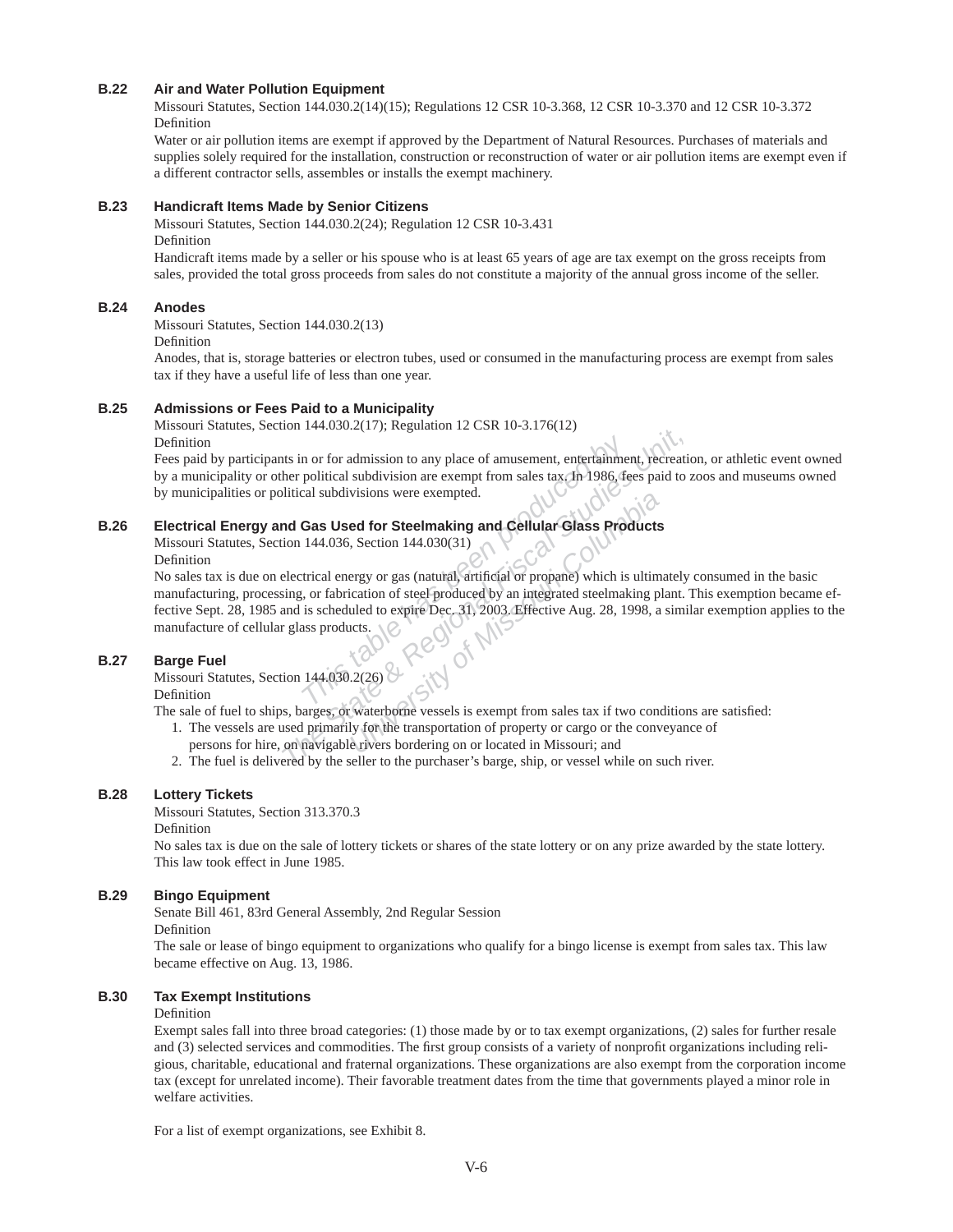# **B.31 Food for Home Consumption**

Missouri Statutes, Section 144.014 Definition

Beginning October 1, 1997, all retail sales of food shall be exempt from the 3 percent general fund sales tax. Food covered by this exemption includes the products and types of food for which food stamps may be redeemed and food sold in vending machines. Food shall not include food or drink sold by any establishment where the gross receipts derived from the sale of food prepared by such establishment for immediate consumption on or off the premises of the establishment constitutes more than eighty percent of the total gross receipts of that establishment.

# **B.32 Textbooks**

Missouri Statutes, Section 144.517

# Definition

Sales of textbooks purchased by a student at a bookstore located on the campus of certain institutions of higher learning are exempt from state sales tax.

# **B.33 Drug Research and Development**

Missouri Statutes, Section 144.030(33)

# Definition

Items purchased for use in the research and development of prescription drugs for humans or animals are exempt from sales tax.

This table has been produced by unit,<br>This table has been produced by unit,<br>This table Regional Fiscal Studies by<br>The State & Regional Fiscal Stumbia